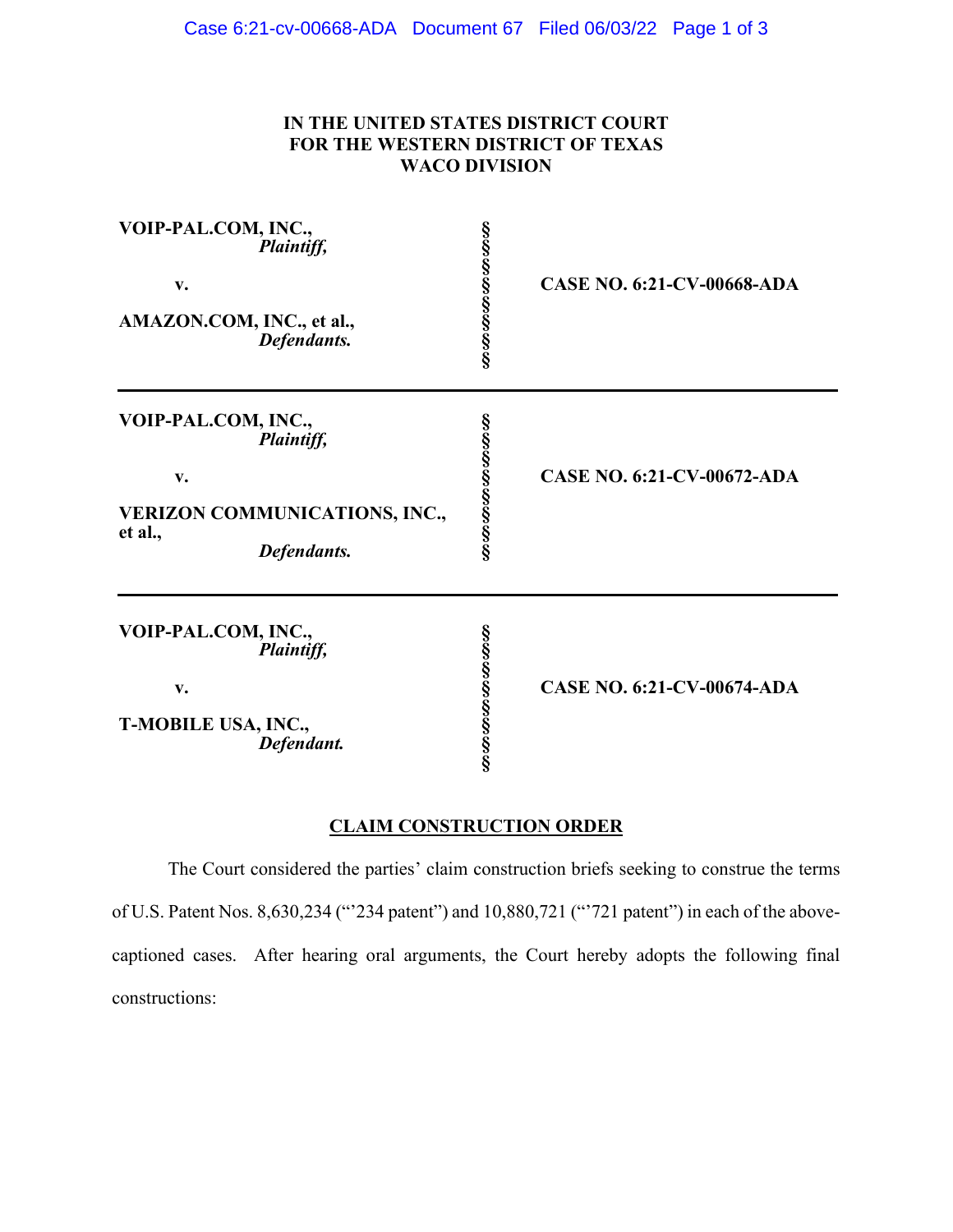| Term                                                                                                                  | <b>Final Construction</b>                                                     |
|-----------------------------------------------------------------------------------------------------------------------|-------------------------------------------------------------------------------|
| "roaming" in preambles                                                                                                | "roaming" is not limiting in the preambles.                                   |
| '234 patent, claims 1, 19, 28, 30, 46, 62;<br>'721 patent, claims 34, 49                                              | "mobile telephone" and "wireless apparatus" are<br>limiting in the preambles. |
|                                                                                                                       | Preambles are otherwise not limiting.                                         |
| "callee identifier"                                                                                                   | Plain and ordinary meaning                                                    |
| '234 patent, claims 1, 11, 20, 25, 28, 30,<br>46, 62                                                                  |                                                                               |
| "access code"                                                                                                         | Plain and ordinary meaning, which is a code used                              |
| '234 patent, claims 1, 10, 11, 19-21, 25,<br>28, 30-33, 38, 40, 43, 45-48, 54, 61, 62,<br>64, 65, 70, 72, 75;         | to grant access                                                               |
| '721 patent, claims 1, 14, 16, 20, 34, 38,<br>39, 46, 49-51, 57, 63, 77, 103, 104, 109,<br>110, 124, 130, 135, 138-40 |                                                                               |
| "access code request message"                                                                                         | Plain and ordinary meaning                                                    |
| '234 patent, claims 1, 10, 11, 19-21, 28,<br>30, 31, 40, 46, 47, 62, 72;                                              |                                                                               |
| '721 patent, claims 1, 16, 20, 34, 38, 39,<br>49-51, 77, 103, 104, 135                                                |                                                                               |
| "access code reply message"                                                                                           | Plain and ordinary meaning                                                    |
| '234 patent, claims 1, 10, 11, 19, 20, 25,<br>28, 30, 43, 45, 46, 61, 62, 75;                                         |                                                                               |
| '721 patent, claims 1, 16, 20, 34, 38, 46,<br>49-51, 77, 103, 124, 135, 138-40                                        |                                                                               |
| "pool of access codes"                                                                                                | Plain and ordinary meaning                                                    |
| '234 patent, claims 1, 11, 20, 30, 38, 46,<br>54, 57, 62, 70;                                                         |                                                                               |
| $'721$ patent, claims 63, 109                                                                                         |                                                                               |
| "local call"                                                                                                          | A call treated as "local" (for example, as opposed to                         |
| '234 patent, claims 1, 11, 20                                                                                         | long distance) by a service provider.                                         |
|                                                                                                                       | Not limited to PSTN.                                                          |